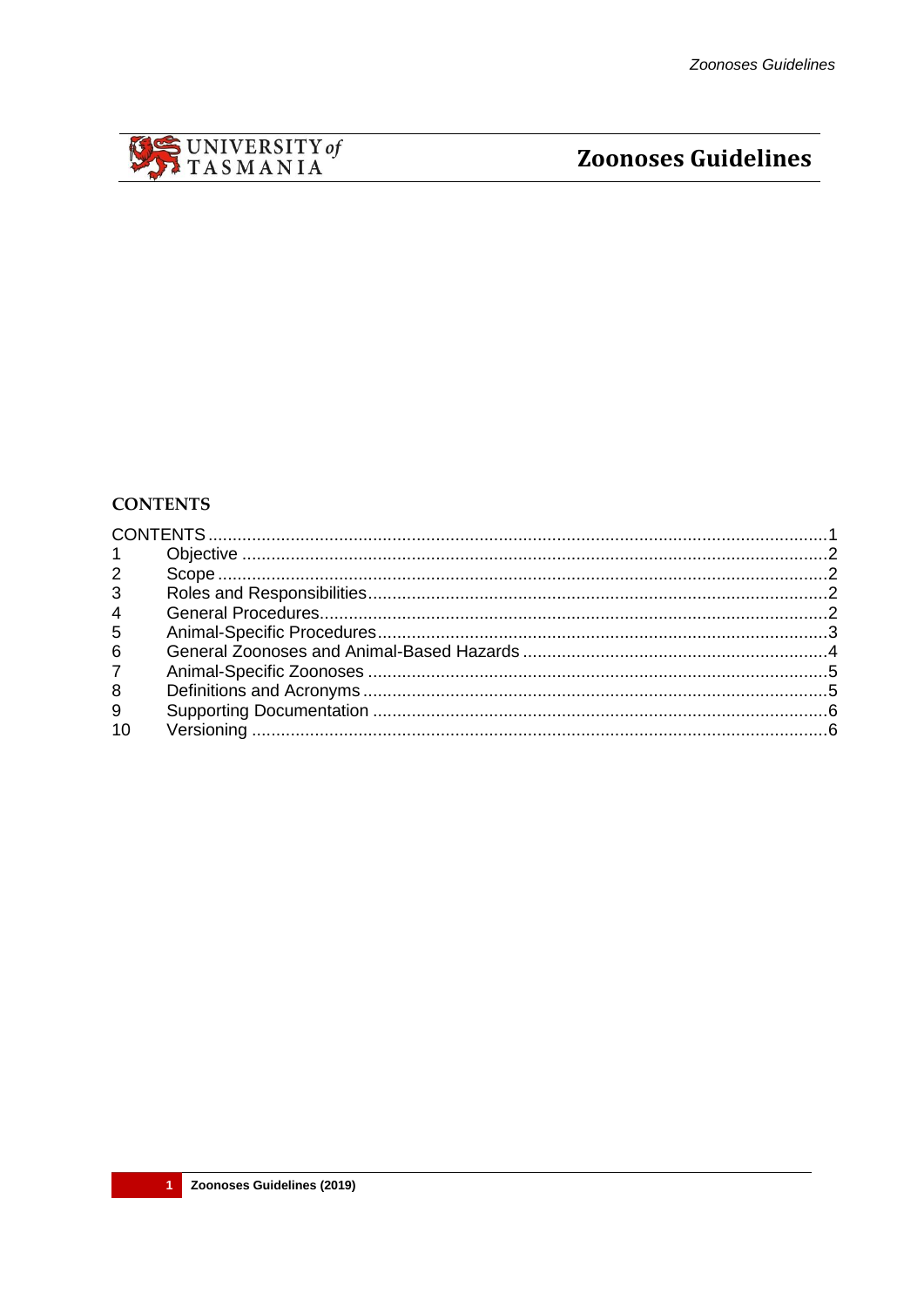## <span id="page-1-0"></span>**1 Objective**

The objective of these *Guidelines* is to outline major animal-associated disease risks to humans (zoonoses) which may be encountered in teaching and research activities, and the measures which should be implemented to prevent infection and illness.

## <span id="page-1-1"></span>**2 Scope**

These *Guidelines* applies to all staff, students, visiting fellows and scholars, and persons holding discretionary titles of the University of Tasmania, who are involved in the conduct of research or teaching activities associated with the University ('staff and students').

The *Infection Control Procedure* outlines methods for preventing exposure to potential sources of infection, and is complementary to these *Guidelines*.

There are a number of zoonotic diseases which are not currently identified in Tasmania but could be identified or introduced at some point in the future. As such, there may be hazards present which are not identified in these *Guidelines*. It is important that staff and students conduct a risk assessment prior to working with animals. These *Guidelines* are not intended to outline the risks inherent to conducting fieldwork activities or activities outside Tasmania. For such activities, information should be sought which summarises risks relevant to the location where the activities will be conducted.

Expectations for compliance with relevant legislation is articulated in the University's *Legal Compliance Policy*, and is complementary to the obligations and responsibilities listed in these *Guidelines*.

# <span id="page-1-2"></span>**3 Roles and Responsibilities**

In order to identify and manage risks to the health of staff and students, the framework of responsibilities listed in this section must be applied to implement best practices to minimise the likelihood of a zoonotic infection occurring.

Facility Managers and Supervisors are required to:

- Ensure staff and students who may be exposed to animals in the workplace are given sufficient information, instruction and supervision to allow them to work safely.
- Identify staff and students who require health surveillance or vaccination to conduct their work safely, and recommend that the staff or student undertakes the relevant action.

Staff and students are required to:

- Conduct a risk assessment prior to commencing activities which may involve exposure to animals, including those not exhibiting disease symptoms. Risk assessments must be completed on a case-by-case basis to ensure that risk control procedures are appropriate for the activities being conducted.
- Ensure they are adequately trained and qualified to undertake the activities they intend to conduct.
- Comply with any related University policy, procedure or guideline, and any direction or condition issued by a relevant Facility Manager or Supervisor.
- Report any incidents in MySafety as soon as possible, and ensure a Supervisor or Facility Manager is notified of the event.

## <span id="page-1-3"></span>**4 General Procedures**

Staff and students working with, or handling, animals should take general precautions to minimise the risk of zoonotic infection. The Wildlife Health Australia website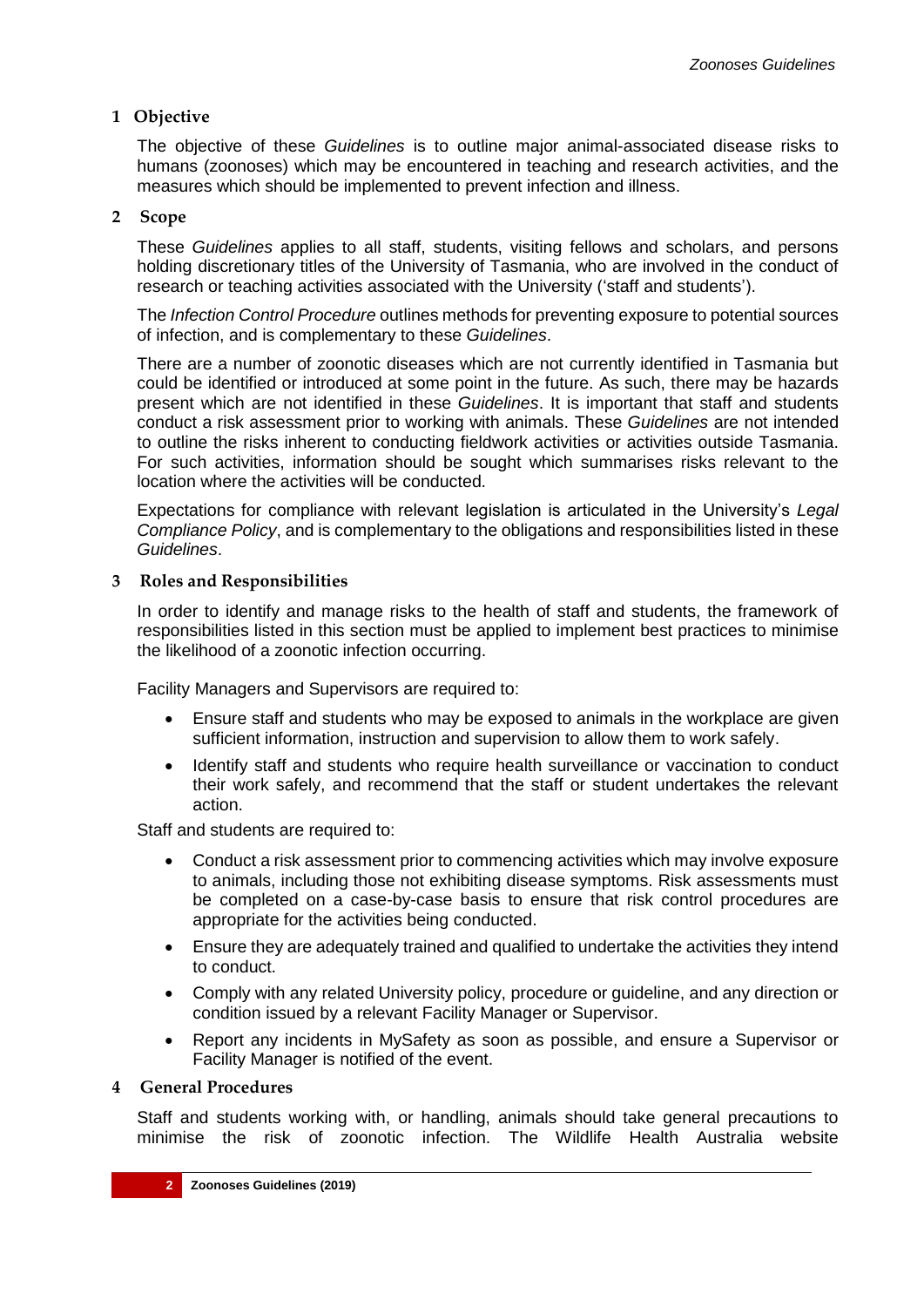[\(www.wildlifehealthaustralia.com.au\)](http://www.wildlifehealthaustralia.com.au/) contains reports and fact sheets on zoonotic diseases occurring in Australia. Staff and students are recommended to check the website for updates relevant to the activities they intend to conduct, and follow the general procedures listed below to provide a high level of general protection against zoonotic infection.

- Practice good personal hygiene. Always wash hands after handling animals and before leaving an animal facility.
- Use appropriate Personal Protective Equipment (PPE). This may include (but is not limited to) gloves, lab coats, gowns, footwear, safety glasses, masks or aprons depending on the animals being handled and standard operating procedures in place for the facility.
- Cover all areas of broken skin with waterproof plasters or dressings.
- Avoid contact with animal faeces and bodily fluids. If skin contact with these materials occurs, thoroughly wash the affected area as soon as possible.
- If any tasks are planned which may involve the formation of aerosols, these tasks should be conducted within a biosafety cabinet.
- Appropriate vaccinations should be administered and kept up-to-date for any potential diseases which may be encountered in the course of work. For example, dairy workers should consider Q fever vaccination, and workers coming into contact with bats are advised to have a rabies vaccination.

Staff and students collecting blood samples from animals should observe basic safety precautions, including:

- Use a new sterile needle (and syringe) for each animal.
- Keep the needle capped until ready for use.
- Retrieve all used needles for disposal.
- Dispose of all needles, scalpel blades etc in suitable "sharps" containers; do not store them in the pockets of lab coats or gowns.

Any staff and students receiving a needle stick injury, a wound inflicted by an animal, are displaying symptoms of illness or feeling unwell during or after working with animals (or in an animal facility) should seek medical attention and inform their treating doctor of their contact with animals to assist diagnosis.

## <span id="page-2-0"></span>**5 Animal-Specific Procedures**

## Rodents

Appropriate PPE or environmental containment (e.g. a biosafety cabinet) should be employed when handling rodents to minimise the risk of developing laboratory animal allergy.

## **Bats**

Staff and students handling live bats should be vaccinated against rabies, and must wear:

- A full facemask OR goggles and a sturdy hat, to minimise the risk of being scratched or bitten.
- Suitable protective gloves: elbow-length leather welding gloves with impervious elbow length gloves underneath are recommended for handling large fruit bats but riggers gloves may be used if handling Tasmanian insectivorous micro bats.
- Full-length overalls or equivalent.

If bitten or scratched, the wound must be washed immediately with soap and water for at least five minutes and medical attention sought. If saliva is suspected of having entered the eye,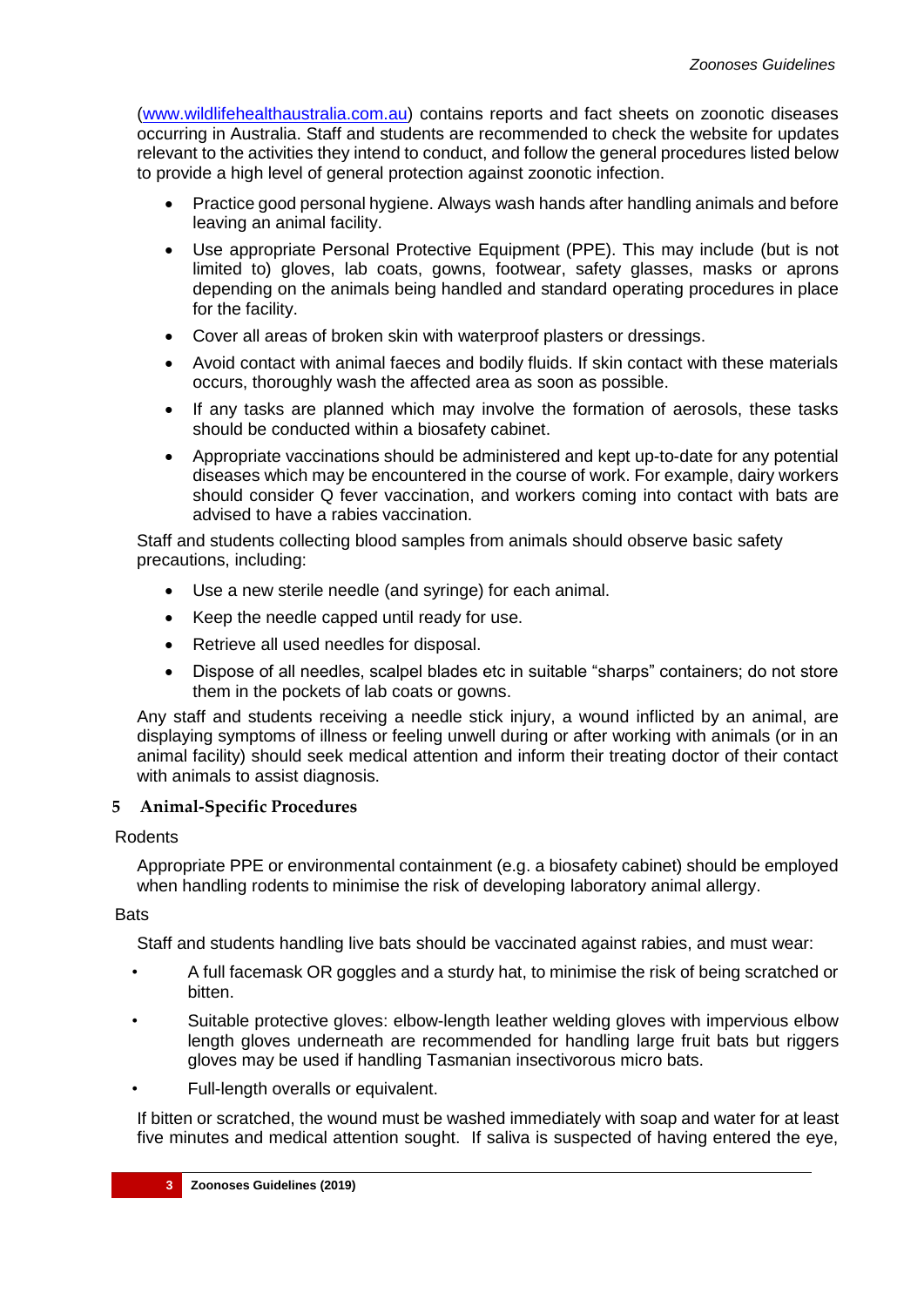the eye must be washed for at least five minutes and medical attention must be obtained. Bat bites and scratches are a reportable occurrence, and the WHS Unit must be advised immediately.

## Bees, spiders and other invertebrates

Staff and students handling bees or inspecting hives must wear appropriate protective clothing including full-length overalls, veil and gloves. A smoker must be used.

Precautions must be taken to avoid bites and stings from other invertebrates including mosquitoes, jack jumper ants, wasps, leeches and ticks. It is advised that appropriate repellents, sturdy clothing and footwear are worn in locations where these animals may be present. A thorough check for ticks should be completed after entering an area where they may be present

## **Birds**

Masks and gloves should always be worn when handling avian carcases to avoid transfer of *Chlamydia psittaci*, and work on these materials should only be performed in a biosafety cabinet.

## Reptiles

*Mycobacteria* spp. and *Salmonella* spp. are the most common zoonotic pathogens in reptiles. These are usually transferred from faeces or body fluids. It is possible that paramyxoviruses may cross species barriers between reptiles and humans, although the potential is not fully known. Appropriate PPE should be used when handling reptiles, and hands should be disinfected after contact with reptiles.

#### Cattle and other livestock

Waterproof, protective clothing should always be worn in an operating milking shed; ideally supplemented with goggles. Gloves should be worn when handling foetal tissues, uterine fluids and placental membranes. Hands must be washed after visiting a milking shed or similar facility.

It is recommended that staff working in dairy facilities are vaccinated against Q fever. This vaccine carries the risk of adverse reaction, so staff and students are recommended to seek independent medical advice before opting to receive the vaccination.

## <span id="page-3-0"></span>**6 General Zoonoses and Animal-Based Hazards**

## Laboratory Animal Allergy

Staff and students in contact with laboratory animals may have frequent exposures to allergens in the form of dusts, fibres and animal products (hair, fur, dander, urinary proteins, faeces, and parasites). In susceptible individuals this can lead to various degrees of laboratory animal allergy (LAA).

## Infection

Any animal bite or scratch which breaks the skin will quickly become a site of infection if not cleaned immediately. The microbial flora of the mouth of animals contains a mixed population of potential pathogens.

## **Gastroenteritis**

A wide range of animal pathogens has the ability to cause debilitating bouts of human gastroenteritis, including *Salmonella, Campylobacter, E. coli, Giardia, Cryptosporidia* and *Yersinia*. Reservoir hosts can be any livestock, wildlife or companion pet species, and particularly younger animals. Infection is usually via the faecal-oral route.

## Hydatids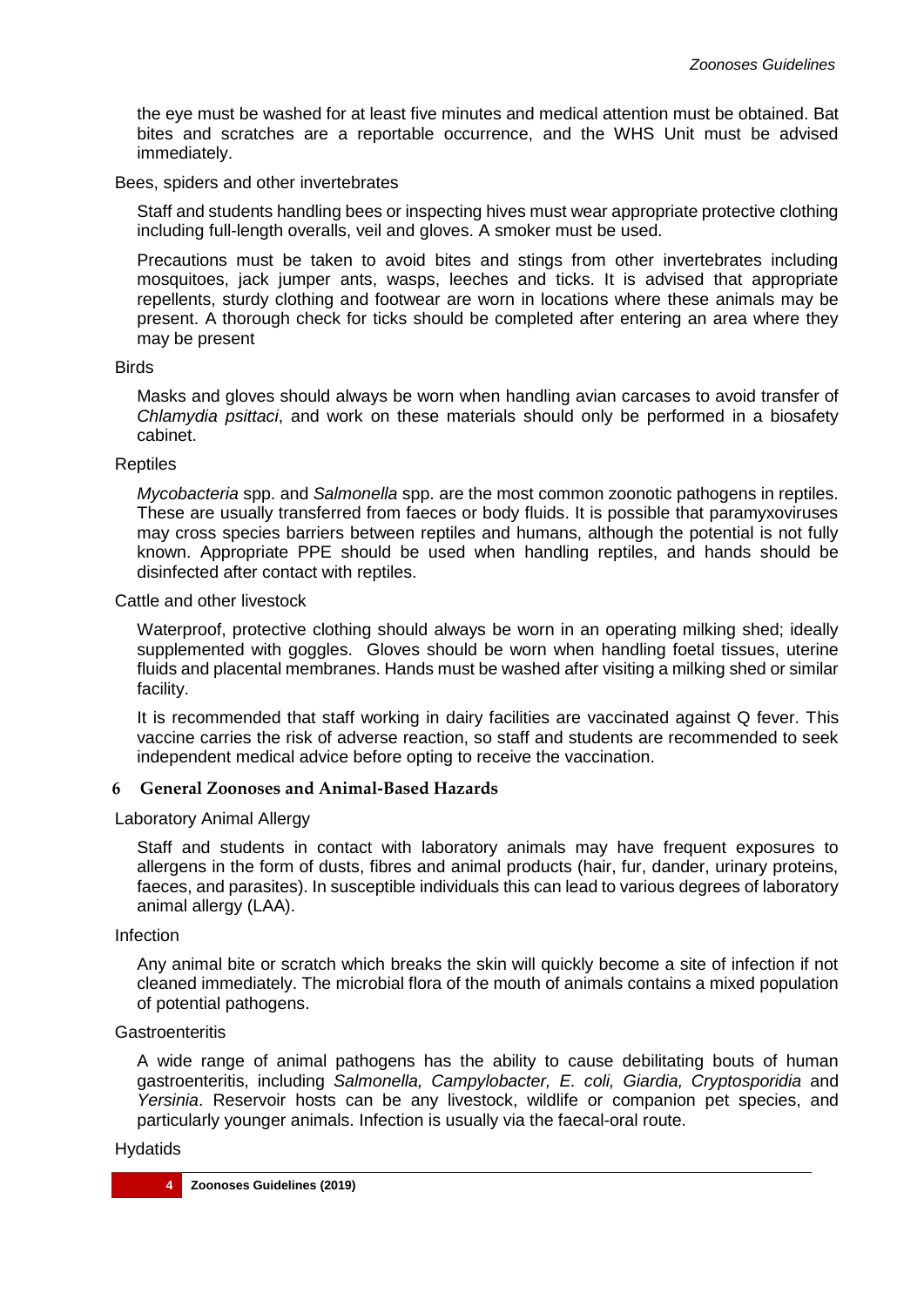Hydatids is a parasitic disease caused by tapeworms, and is transferred via dog faeces. Although Tasmania has been declared provisionally free from hydatids, there is still a chance that carrier dogs could exist, especially in rural areas.

## Q Fever

Q fever is caused by the organism *Coxiella burnetii* and is spread to humans by the body fluids of infected animals. It is a reportable disease, and a vaccine is available. The vaccine carries risks of idiosyncratic reaction, and can cause abscesses around the site of injection.

#### Ringworm

Ringworm is a contagious skin infection and spreads by fungal spores from animals to humans and between humans. Though usually fairly mild, it can become a serious problem with severe itching, and may require prolonged treatment. All livestock, wildlife and companion species can be potential carriers, but most human cases come from cats and calves.

#### **Scabies**

Dogs, pigs, horses, and wildlife can be sources of scabies or zoonotic mange. Signs include pimply rashes and a characteristic nocturnal itch. Zoonotic mange is usually localised and fairly mild in humans, compared with the human-to-human variety, which can be more serious.

#### **Tetanus**

Animal environments, especially in concentrated areas such as yards, stables and shearing sheds, may be contaminated with tetanus. Cuts or abrasions, especially deep penetrating wounds, can become infected with dust-borne tetanus spores. Open wounds must be protected in such situations. It is important to maintain adequate tetanus protection via a booster injection every ten years. Staff and students who receive a tetanus-prone injury should have a booster injection if five or more years have elapsed since the last booster.

#### <span id="page-4-0"></span>**7 Animal-Specific Zoonoses**

#### Rabies and Lyssavirus

Rabies is an almost invariably fatal viral encephalitis affecting all warm-blooded animals including humans. Rabies does not currently occur in Australia; however, the rabies-like Australian Bat Lyssavirus has been evident in bats in mainland Australian states. Rabies and other Lyssaviruses are usually transmitted to humans via bites or scratches, which provide direct access of the virus in saliva to exposed tissue and nerve endings. Rabies vaccine will protect against Australian Bat Lyssavirus.

#### Erysipeloid

Erysipeloid infections may be contracted from organisms present in fish tanks and cages, notably in the bottom sediment. Unprotected hands, especially any with cuts or scratches, may become infected, producing an unpleasant, dry, purple sore accompanied by tingling and itchiness. Serious complications (arthritis and septicaemia) may occur, but are rare.

## <span id="page-4-1"></span>**8 Definitions and Acronyms**

| Term/Acronym           | Definition                                                                                                                      |
|------------------------|---------------------------------------------------------------------------------------------------------------------------------|
| <b>LAA</b>             | <b>Laboratory Animal Allergy</b>                                                                                                |
| Organisational<br>Unit | Faculty, School, Centre, University Institute, other University<br>Entity, Division, Section or University Business Enterprise. |
| <b>Zoonoses</b>        | Any disease or infection which is naturally transmitted<br>between animals (or their products) and humans                       |